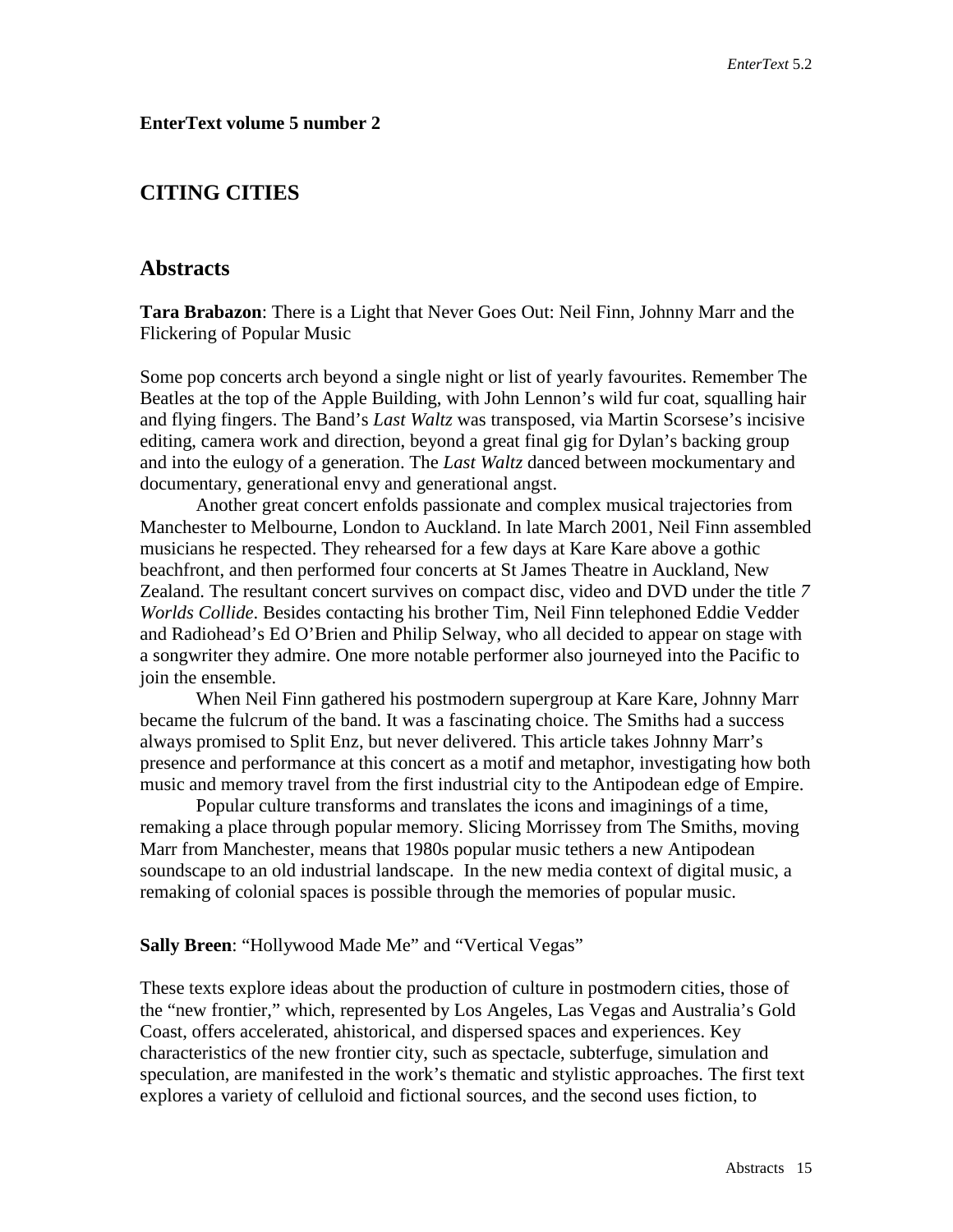examine the collapse of distinction between the "real" (traditionally represented by the city and urban formations) and the hyperreal (presented by fictionality). Each text ultimately functions as a treatise on how the writer can merge both fictional and nonfictional perspectives to construct meaning and narrative in the seemingly random and impenetrable urban landscapes of the new frontier.

**Mirjana Detelic**: The Place of the Symbolic City in Constructions of Nation or Religion: A Case of Balkan Folklore

This article is based on folklore studies of oral epic tradition in Serbo-Croat (or, depending on territory, Croat-Serbian) language which was mutual to the majority of the former Yugoslavia's population (in fact all but Slovenes and Macedonians). The corpus of 1200 oral epic songs was chosen among other folklore genres because of their strong ideological position, which makes them the only form of oral literature where the town appears as a human habitation clearly defined in time and space. In all other forms of traditional culture, urban space is imagined and represented either as a miraculous or elfin place (as in fairy-tales, ritual poetry, short literary forms, *et al.*), or as a notion with a name but without a content (as in etiological and other legends). In contrast, epic poetry builds the image of urban space as a centre of power and earthly rule, equating the very concept of the potency of the "state" with the number of a state's towns and cities. In epic poetry only—because it deals with ethical, social, and political norms as they effect (and affect) the complex relationship between the state, its ruler, religion, and nation—urban spaces are modelled as places with structure, important enough to go to war for. This is always so in the South Slav material where politics and religion are intertwined more than they should be, causing and caused by permanent Christian-Muslim clashes and truces. As recent war experience in the Balkans shows, the latter sense of the term "town" in particular persists, giving rise to circumstances of the greatest risk for the survival of culture, traditional or otherwise.

**Steffen Hantke**: Fond Memories of Alienation: Images of the City in Contemporary Victoriana

From fiction to film and graphic novels, contemporary Victoriana perform a postmodern recuperation of nineteenth-century urban experience as a series of violent sensual shocks. This performance responds, as a critique and as a corrective, to the dissipation and dissimulation of raw sensual experience in postmodern culture. However, this is not simply a manifestation of nostalgia. Frequently, the audience's insertion into the urban fabric itself is thematised so that nostalgia is bracketed and its ideological implications challenged. Similarly, contemporary Victoriana often transcend the dichotomy, which used to organise much of nineteenth-century and early twentieth-century discourse, between cities as utopian or dystopian spaces. What emerges is a highly idiosyncratic new imagery of the city in which current issues of urban politics, like gentrification and pacification through surveillance, are critically reflected.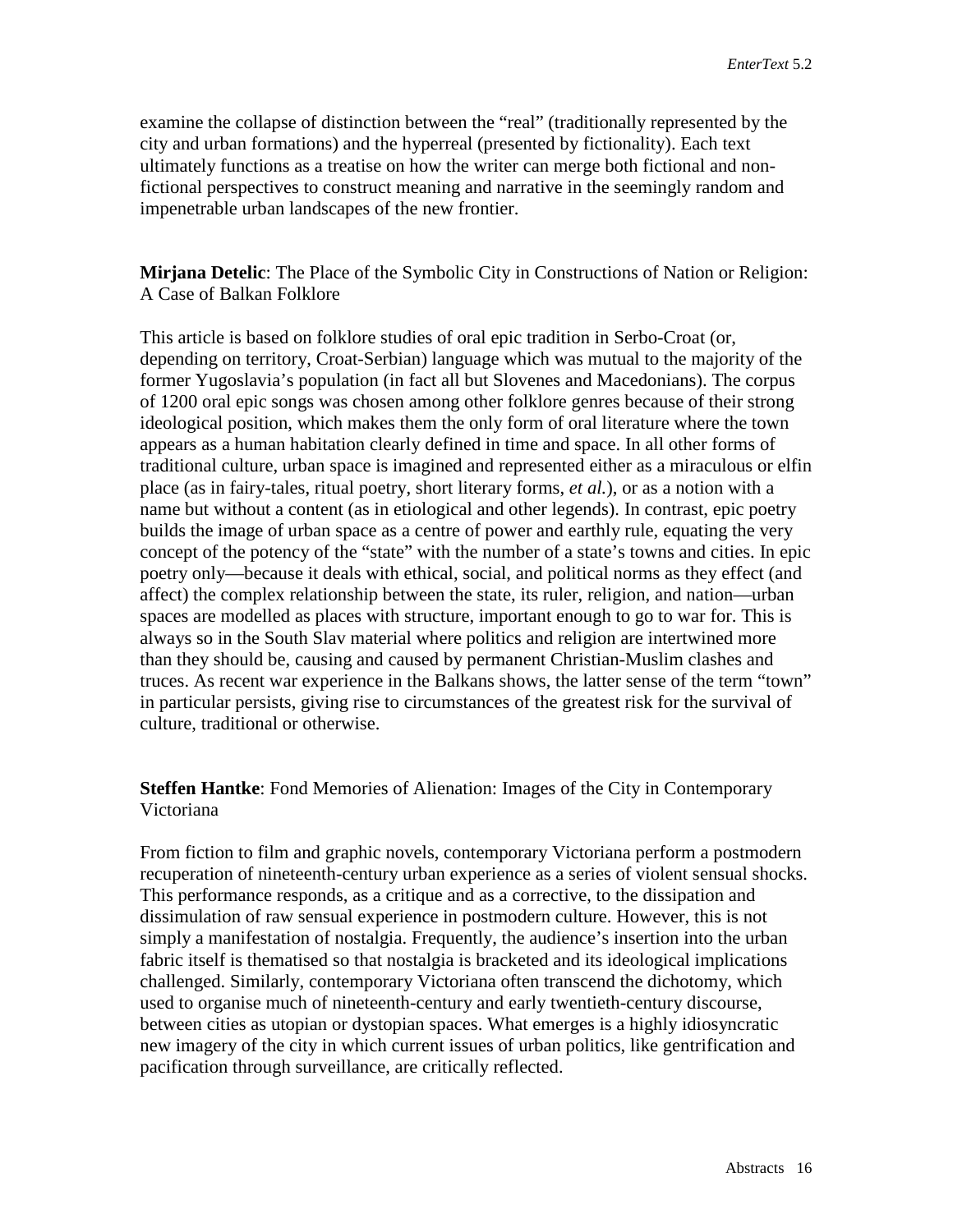### **Dilek Inan:** Harold Pinter's Cinema: Filming the City

For Walter Benjamin film is most important in the visualisation of the urban environment. He notes that only film commands optical approaches to the essence of the city, this is because it is able to capture the flux and movement of the urban environment, to record the spontaneous and the ephemeral.

This paper will look at three film adaptations by Harold Pinter. Films focus on an analysis of society and social space—an environment *beyond* the closed space, *beyond* the film set—metaphorically, symbolically and linguistically. Filming the city is about 'gaze structures', watching, and becoming a *flâneur* in a commodity world.

*Reunion* is the German painter Fred Uhlman's Holocaust story. *Reunion* deals with an historical fact, the reality of metropolitan life in the decaying world of Stuttgart in Nazi Germany—a terrifying wasteland. The protagonist's mental space shows the historical decomposition of the city and it becomes a real, physical sphere, which is implanted in every contemporary audience's mind. The film shows the city as an extension of the protagonist's own experience as a child; at present it is an alien place of his memories, the depositor of a frozen, historic past and a nauseating present.

*The Comfort of Strangers*, Pinter's screen treatment of Ian McEwan's novel, is another script that is infected with the catastrophe and corruption of fascism, which translates a disturbing notion of "otherness," another alien place of the characters' dreams and memories but this time Pinter interprets the 'other' foreign city as identical with Britain in the 1980s. Here, violence and horror are lulled into stupor by the glittering superficiality of Venice. Pinter translates Venice as a distressing, threatening and confusing place through the eyes of his wandering characters. Pinter portrays Venice the city of self-estrangement—as a suffocating place, imprisoning people in its mazes.

Pinter's film adaptation of *The Trial* was filmed in Prague, Czechoslovakia, in March-May 1992. Pinter visualises the urban environment, the masculine city *The Trial* first published in Britain in 1935. Like Stuttgart and Venice, Prague is another decaying world, a terrifying wasteland under tyranny. Prague is infected with the catastrophe and corruption of dictatorship. However, whereas *Reunion* explores a city in the memory the depositor of a frozen, historic past—Pinter's city in *The Trial* is an emblem of a nauseating present. Whether Pinter shows the European city through the outsider's eyes (*Comfort of the Strangers*), or the city dweller's (*The Trial*), he shows the same world of injustices. It is a world of irrational dogmas that one cannot question, and irrational desires that one dare not face.

## **[Turkish]** Harold Pinter'ýn Film Senaryolarý: Sinemada Şehir

Walter Benjamin, şehrin görselleştirilmesinde filmin çok önemli olduğunu savunur. Şehrin özünü anlamak için film sanatındaki görsel yaklaşım gereklidir. Yalnızca film sanatı şehirdeki hareketi ve akışı yakalayabilir, anlık ve geçici olayları kaydedebilir.

Bu çalışma, Harold Pinter'ın sahneye uyarladığı üç filmi inceler. Filmler toplumların ve toplumsal alanların analizini yaparlar. Bu alanlar mecazi anlamda ve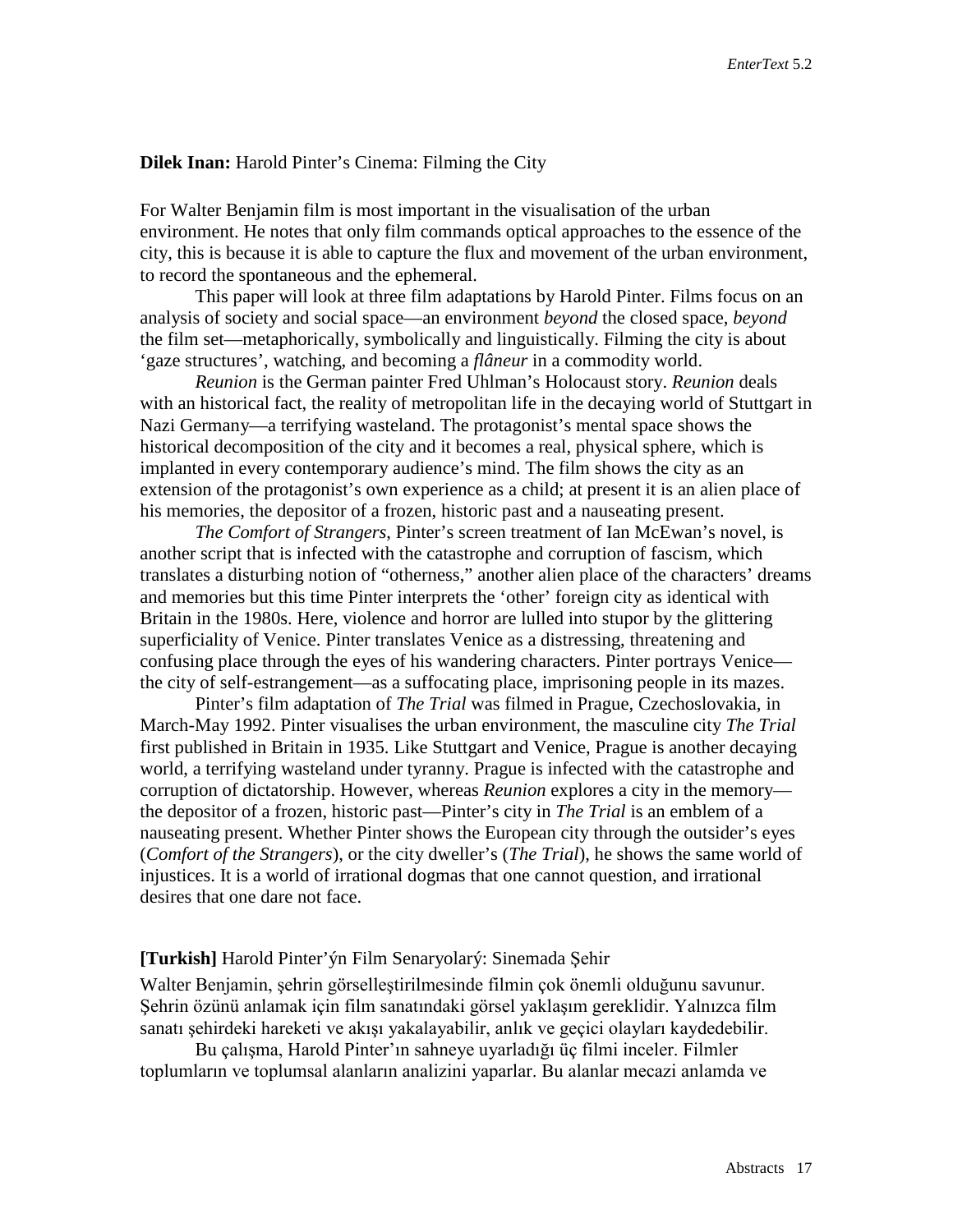sembolik olarak kapalı sahne setinin dışına çıkarlar. Şehrin filmini çekmek; bakmak, izlemek ve ürün dünyasında amaçsızca dolaşmak ile ilgilidir.

*Tekrar Birleşmek (Reunion)* Alman ressam Fred Uhlman'ın Holocaust hikayesisdir. *Reunion* Nazi Almanyasının çürüyen ve ürkütücü şehri olan Stuttgart'ın tarihi gerçeklerini anlatır. Kahramanın hafızasında kalanlar, şehrin yaşadıklarını, her çağdaş sinema oyuncusunun aklında yeniden canlandırır. Film, şehri, kahramanın çocukluğunda yaşadıklarının bir uzantısı olarak gösterir. Şu andaki şehir ise hatıralarının geçtiği yabancı bir yer, dondurulmuş bir tarihin saklandığı, tiksindirici bir yerdir.

Pinter'ın Ian MecEwan'ın romanından uyarladığı, *Yabancıların Rahatlığı (The Comfort of Strangers)*, da yine şehirde geçen, bozulmuş, yıkıma uğramış, 'öteki'nin dışlandığı, sonunun getirildiği, ölümcül bir Venedik anlatır. Fakat burada Pinter 'öteki' yabancı şehri, 1980lerin İngilteresi ile özdeştirir. Buradaki şiddetin, korkunun üzeri Venedik'in pırıltısı ile örtülmüştür. Venedik karakterlerin gözünde boğucu, tehdit edici, kaybedici labirentleri ile insanları hapseden bir yer olarak canlandırılır.

Pinter'ın Franz Kafka'nın *Duruşma* (*The Trial*)'ın çekimleri Mart-Mayıs 1992'de Prag'da gerçekleşmiştir. Stuttgart ve Venedik gibi Prag da çürümüş, ürkütücü, tehdit edici, diktatörlüğün hüküm sürdüğü bir şehirdir. Fakat, *Reunion* hafızada, tarihte kalmış bir şehri keşfederken, *The Trial* nefret verici o anki durumu anlatır. Pinter ister Avrupa şehrini yabancıların gözünden anlatsın (*Comfort of the Strangers*), ister şehrin kendi insanının yaşadıklarından anlatsın (*The Trial*), aynı haksızlıkların dünyasını gösterir. Bu dünyada körükörüne bağlanılmış, insanların yüzleşmekten korktuğu inanışlar vardır.

#### **Melanie Kloetzel**: A Trek Through Pseudo-Utopia: Irvine, CA and Beyond

Planned communities that blossomed in the United States in the 1960s were often driven by utopian dreams. One of these communities, Irvine, California, developed almost overnight and, in its materialisation, quickly transformed itself into a utopia-gone-wrong. This paper analyses Irvine as a utopia/dystopia by employing a dual voice technique. Delving into the theories of Edward Soja, Michel Foucault, and David Harvey, among others, as well as physically exploring Irvine's spatial configuration, it confronts the limits of utopian design in terms of social inequity, corporeal control, and homogeneity.

### **James McDougall**: Post-Cultural Revolution Beijing: Making a Space for *Today*

The focus is the special constellation of political, literary, and architectural forces that created a space for the Xidan Democracy Wall in late-70s Beijing, where the literary magazine *Jintian* (*Today*) was distributed through a kind of "wall literature." The essay begins with Bei Dao's poem "Declaration" as a way to enter into the intellectual and political world of Beijing in the late 1970s. City walls had transformed into palimpsests for poetry, and circulation centers for the latest ideas, where discourses erupted and collided after the repressive and monologic regime of the Gang of Four. On this platform some of that generation's most important poets and thinkers would voice their songs and ideas, providing an insight into the structural implications of the city and memory, the city and literature, the city and politics, and the city and forgetting. This paper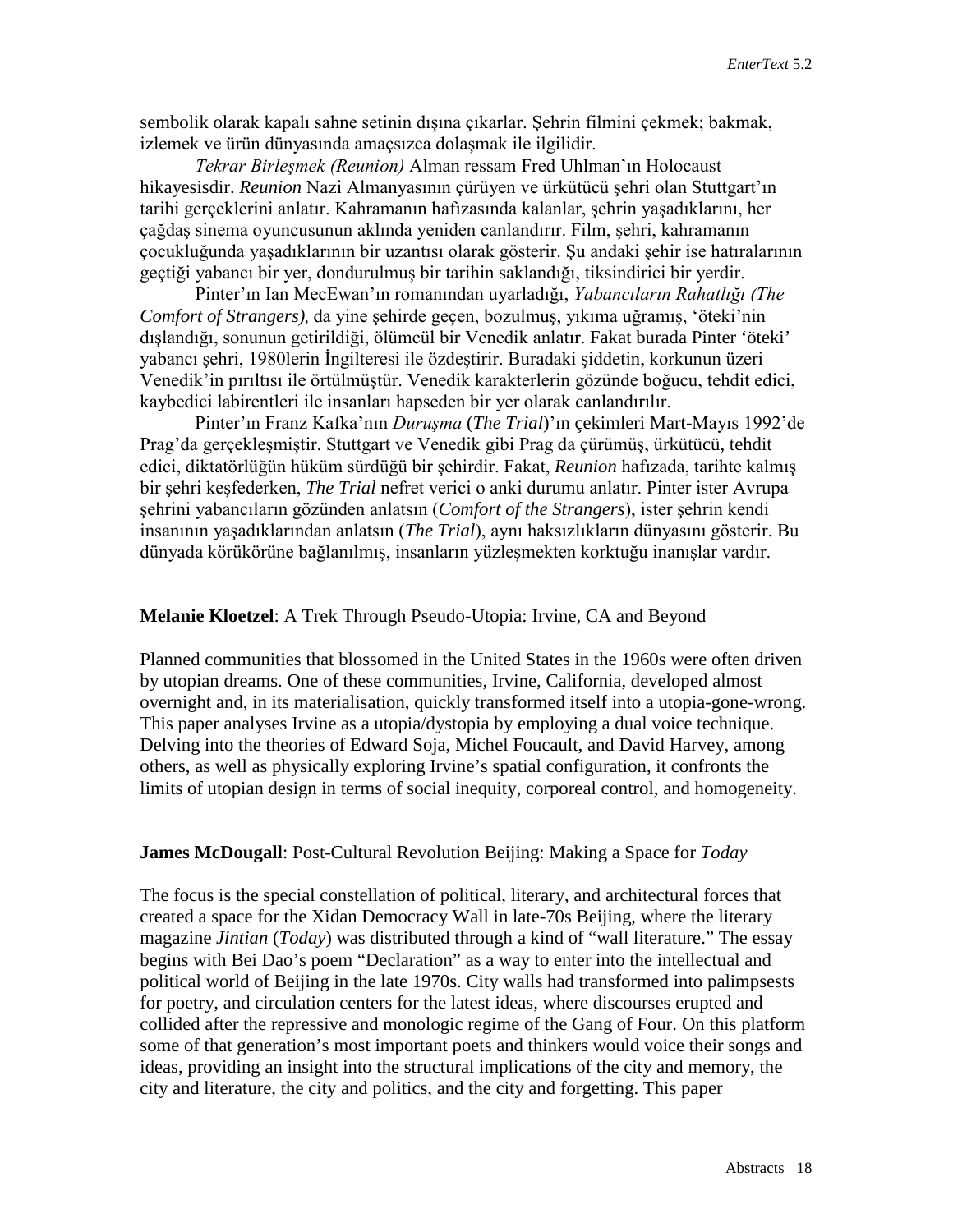investigates how these discourses of the city provide a mnemotechnics for narratives of the modern nation. For Beijing of the late 1970s, this relation to modernity is uniquely situated in its post-imperial/post-colonial revolutions that took place during the twentieth century. [Keywords: China, Historiography, Residual Modernism, Bei Dao]

# **Alexander Murray**: Forgetting London's Future: Urban Memory, Critique and the Threat of Nostalgic Entropy in Michael Moorcock's *King of the City*

As London's postwar communities began to alter rapidly with the onset and acceleration of gentrification, there remains a problematic question as to how cultural production should regard these changes and recall those communities that have disappeared. For canonical London novelist Michael Moorcock, these changes, along with the cultural legacy of the 1960s, bring about the threat of what this essay terms "nostalgic entropy." Moorcock's 2000 novel *King of the City* thematises this interplay between cultural memory and decline through a complex reflection on the dramatic shifts in postwar London. Through a savage critique of the retrogressive tendencies in contemporary culture, it is argued, Moorcock suggests that contemporary London is forgetting its own future, able only to recycle old forms of community and cultural production.

**Nick Redfern**: "We do things differently here:" Manchester as a Cultural Region in *24 Hour Party People*

The essay examines the representation of Manchester as a cultural region in *24 Hour Party People* (Michael Winterbottom, 2002). It argues that in dramatising the emergence and development of the regional music scene in Manchester, from the advent of punk in 1976 to the decline of Madchester and the closure of the Hacienda in the early 1990s, the film appropriates a "punk style" to represent the Manchester music scene. This scene is associated with an ambivalent attitude to Northern identity, with new cultural spaces in the city that develop free of the centralising influences of the London-based music industry, and where the distinction between producers and consumers of cultural products is blurred.

**Tomislav Zelic**: Technological and Occult Media in Modern Mass Society: on Döblin's City Novel *Berlin Alexanderplatz*

This essay attempts to reconstruct various functions of technological and occult media in modern mass society, as represented in Döblin's city novel *Berlin Alexanderplatz***—***The Story of Franz Biberkopf* (1929), using concepts and methods from media theory and literary criticism inspired by media theory as well as urban sociology, mass psychology, and psychoanalysis. The focal point is the literary representation of natural and supernatural shock experiences in the city such as visits to the movie theatre, street-car rides, detention at the prison and insane asylum, sexuality and aggressiveness, traumatic states of panic, mass hysteria, and delirium. The main thesis is that the literary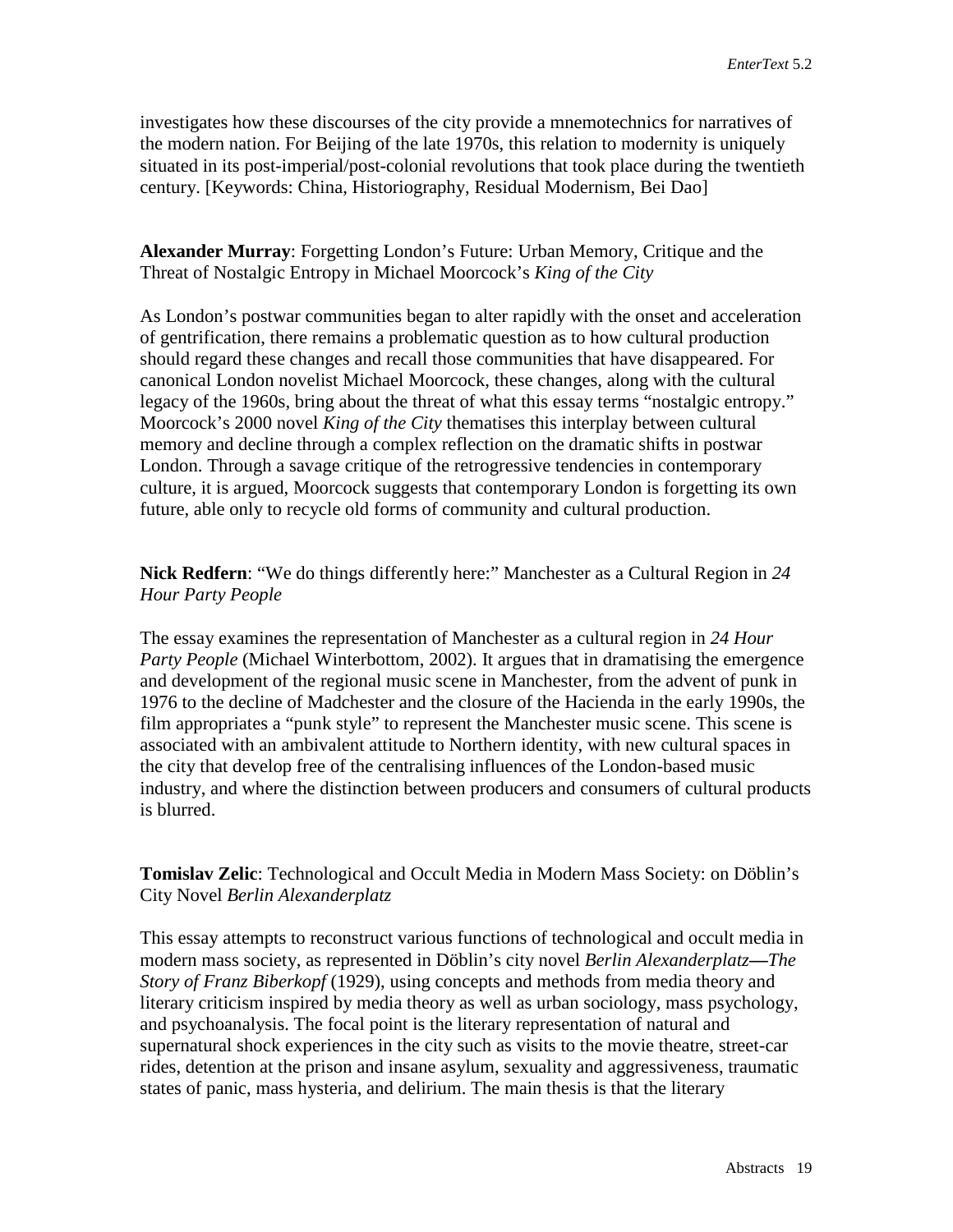representation of such experiences not only follows the so-called "cinematic style" for which Döblin calls in his poetics but that the city novel itself also reflects internally on the aesthetic status and function of media. Following systems theoretical approaches to modern literature, the essay then examines how Döblin uses modern mass society as the medium of his novelistic form and the average person Biberkopf as modern mass society's exemplary form of individuality. After a short excursus about the relationship between psychiatry and literature the focus shifts to an external perspective on the city novel as a medium. In this connection the essay will discuss the cultural debate between Döblin's contemporaries about the crisis of the novel.

**[German]** Technische und okkulte Medien in der modernen Massengesellschaft—über Döblins Großstadtroman *Berlin Alexanderplatz*

**Abstract:** Dieser Essay versucht, verschiedene Funktionsweisen von technischen und okkulten Medien in der modernen Massengesellschaft zu rekonstruieren, wie sie in Döblins Großstadtroman *Berlin Alexanderplatz—Die Geschichte vom Franz Biberkopf* (1929) präsentiert werden, und zwar anhand von Begriffen und Methoden der Medienwissenschaft und medientheoretisch orientierten Literaturwissenschaft sowie der Großstadtsoziologie, Massenpsychologie und Psychoanalyse. Im Zentrum der Analyse steht die literarische Darstellung von natürlichen und übernatürlichen Schockerlebnissen in der Großstadt, wie zum Beispiel einen Kinobesuch, eine Straßenbahnfahrt, Aufenthalte im Gefängnis und der Nervenheilanstalt, Sexualität und Aggressivität, traumatische Panikzustände und Delirien. Die Hauptthese lautet, daß die literarische Darstellung solcher Erfahrungen nicht nur, wie Döblins Poetik fordert, einem cineastischen Stil folgt, sondern der Großstadtroman auch innerästhetisch auf den Status und die Funktion von Medien reflektiert. Im Anschluß an systemtheoretische Ansätze zur modernen Literatur wird sodann erörtert, wie sich Döblin der modernen Massengesellschaft als Medium für seine Romanform und des Durchschnittsmenschen Biberkopf als exemplarischer Form des Individuums in der modernen Massengesellschaft bedient. Nach einem kurzen Exkurs über die Beziehung zwischen Psychiatrie und Literatur kommt der Großstadtroman selbst von einem externen Standpunkt aus als Medium in den Blick. In diesem Zusammenhang wird Bezug auf die zeitgenössische Kulturdebatte über die Romankrise genommen.

**[Croatian]** Tehničke i okultne medije u modernom masovnom društvu—o velegradskom romanu *Berlin Alexanderplatz* Döblina

**Sažetak:** Ovaj esej pokušava rekonstruirati razlićite funkcije tehničkih i okultnih medija u modernom masovnom društvu kao što su prikazane u velegradskim romanu *Berlin Alexanderplatz. Die Geschichte vom Franz Biberkopf (Berlin Alexanderplatz***—***Prića o Franzu Biberkopfu)* (1929) Döblina uz pomoć pojmova i metoda iz znanosti o medijama i književnosti, te socijologije velegrada, psihologije mase i psihoanalize. U centru pažnje stoji književni prikaz prirodnih i nadnaravnih doživljaja šoka u velegradu, kao naprimjer posjet u kinu, vožnja tramvajom, boravak u zatvoru i bolnici za živčane bolesti, seksualnost i agresivnost, traumatičnja stanja panike i deliriji. Glavna trvdnja glasi da književni prikaz tih doživljaja ne slijedi samo kinematografskom stilu kojeg Döblin zahtjeva u svojoj poetici, nego da velegradski roman isto estetski reflektira na status i